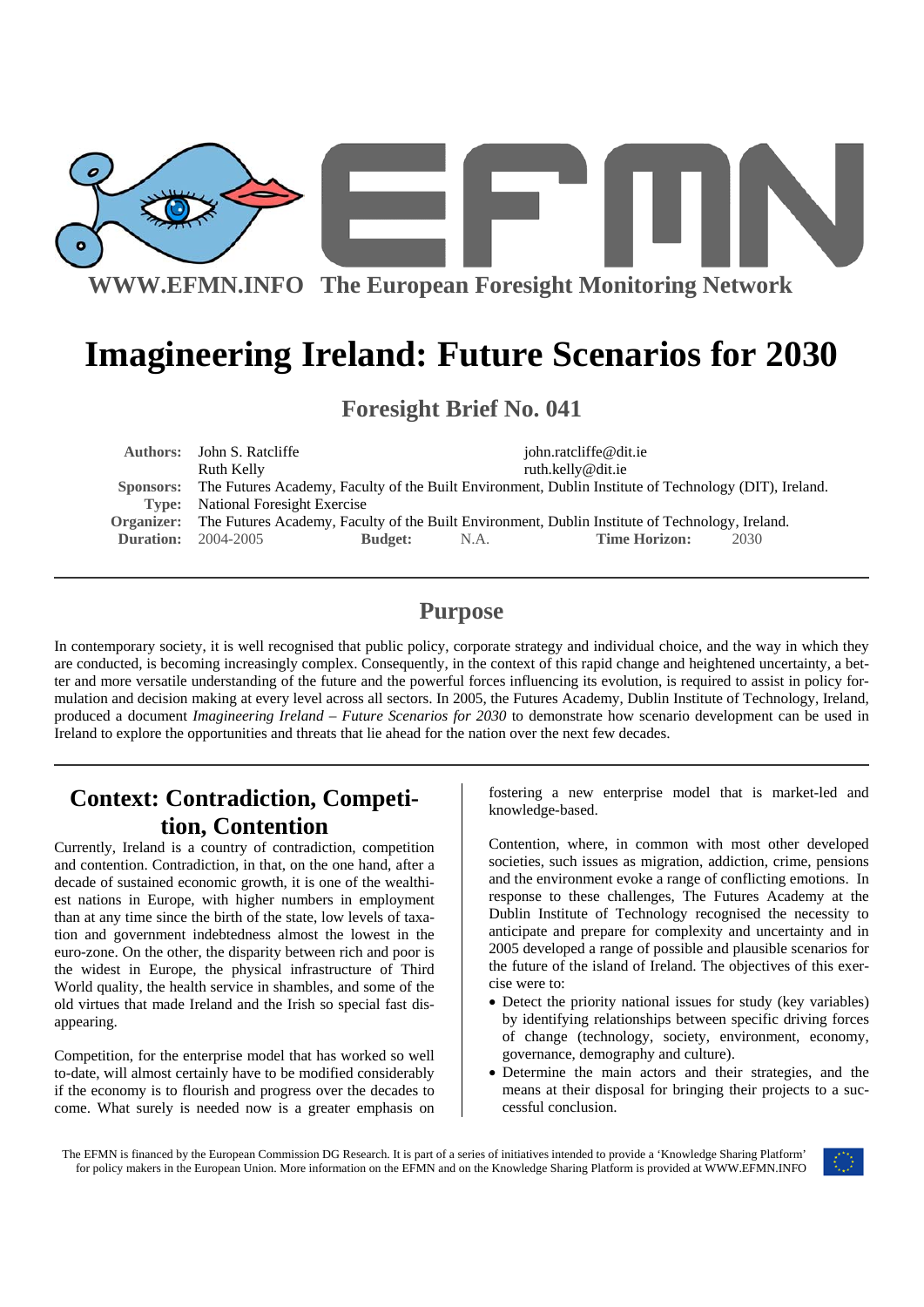• Describe, in the form of scenarios, a range of possible and plausible development trajectories for the island of Ireland, by taking into account the most probable evolutionary path

## **The Process**

The following stages are typical of the development process employed by the team.

- **Set the Strategic Question** central to this is the holding of strategic conversations with key actors in society.
- **Identify the Driving Forces of Change** categorised by a technique such as the 'Six Sector Approach' (societal, demographic, economic, environmental, governance, technological).
- **Determine the Main Issues and Trends** identifying the issues and trends relevant to the strategic question.

# **Trends Dominated by Diversity and Disruption**

A number of trends were identified under the Six Sector approach but given space restrictions, we will focus on three socio-economic, technological and governance trends.

#### **Identified Socio-Economic/Cultural Trends**

- The movement towards a more open, democratic and honest society will continue, and assist in fostering greater tolerance in an ever more diverse and multifarious community.
- Inexorably, though excruciatingly, the peace process will progress towards a more socially, economically and even politically integrated island of Ireland.
- Public service, be it in health, environment, enterprise, education, transport, communications or justice, needs to be instilled with a new pioneering spirit on the part of legislators and administrators alike.
- The demise of older traditional values, customs and beliefs, and the absence of newer ones to replace them, leads to a growing feeling that the social fabric of the state is torn and in urgent need of repair.
- Build a society based on the great cardinal civic virtues essential to a well-functioning democracy and the common good, being: the generous impulse, the readiness to be compassionate, the facility to modulate self-interest, the sense of fair play, and the assumption of duty.
- The national figure for suicide, especially among young men, has been on the increase for the past decade, and shows few signs of abating.
- Statistics show that the extent and prevalence of drug misuse, particularly by the young, is high and rising, re-

of the key variables and by using sets of assumptions about the behaviour of the various actors.

- **Clarify the Level of Impact** upon the strategic question and degree of **Uncertainty** (likelihood of occurring within the given timeframe).
- **Establish Scenario Logics** logical rationale and structure for the scenarios.
- Create a range of **Possible and Plausible scenarios** this will facilitate decision makers in testing policy options and moving towards strategic planning.

The **project team** consisted of selected members of The Futures Academy and the Dublin institute of Technology.

quiring an innovative search for a set of effective solutions backed by adequate resources.

#### **Enlarging the Value-chain of ICT**

As the world moves towards new frontiers in biotechnology, nanotechnology, and combined spheres such as digital genomes, the country should continue to examine what it has to offer from an educational, industrial and governmental support perspective. Major trends include:

- An Tánaiste has called for the creation of a civic science in Ireland, meaning: a science engaged with and invited into the national dialogue; a science responsive to the public and worthy of public trust; and a science embraced and valued by students, parents, educators, industry, communities and government.
- The ICT industry in Ireland is positioned at a relatively low point on the value chain, dealing in mature technology that has been developed elsewhere, and needs to increase the value-added component in its ICT products and services.
- Scientific and technological industries in Ireland need an enlarged cadre of world class professional researchers who cannot only innovate but also contribute original marketable ideas that can form the nucleus of new globally competitive companies which can attract multinational investment.
- There is a need to build enterprise capability to develop products and services by ensuring that both national research and enterprise agendas are aligned, and facilitating this by developing strategic technology platforms, as well as encouraging greater collaboration between academe and enterprise.
- State investment in research is significantly lower than in most developed economies, and, as the Irish economy moves more and more to one based on knowledge and expertise, so the level of funding for research must grow.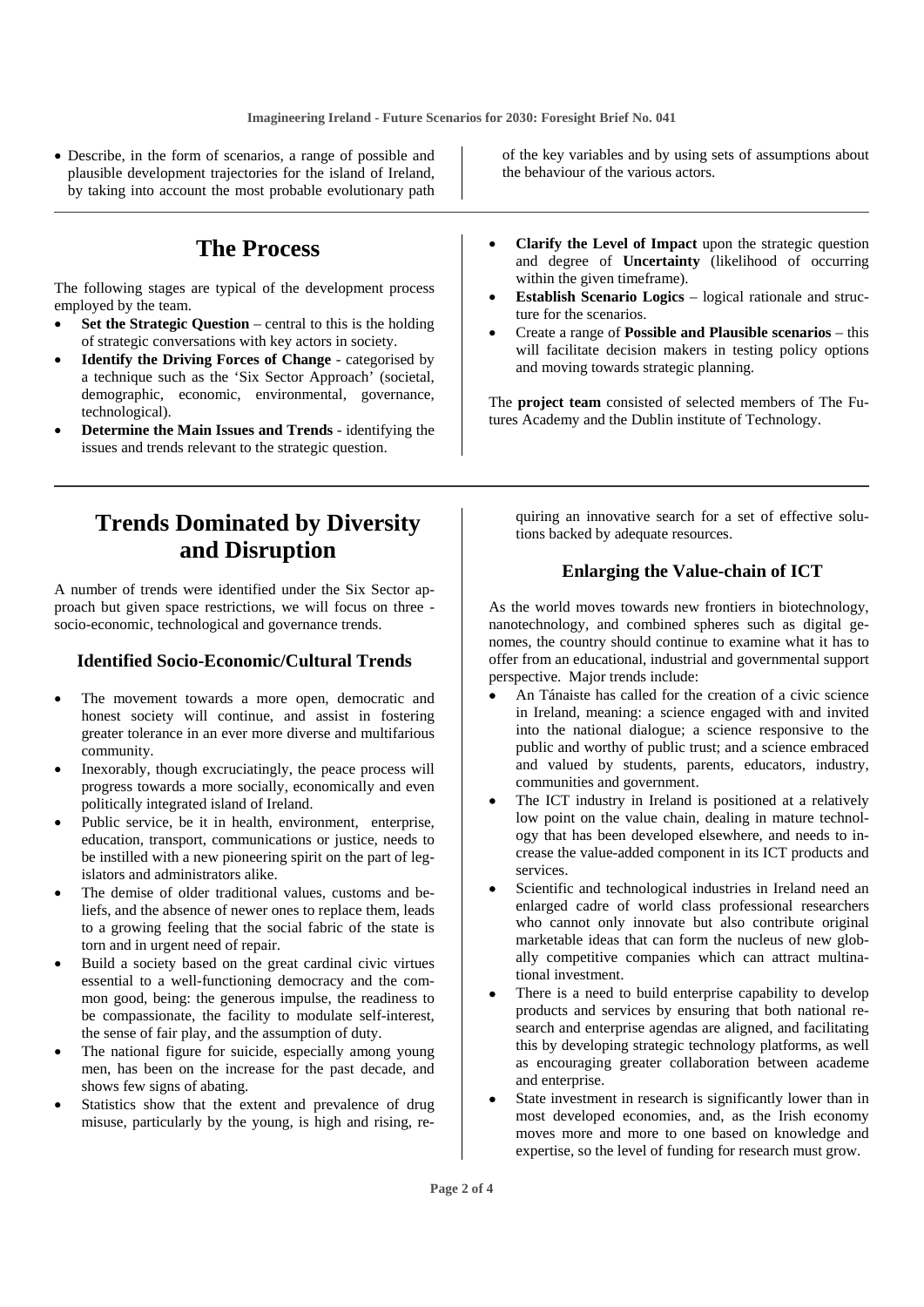• A Centre for Advanced Informatics should be established, with an independent identity and location, to conduct internationally recognised research and development relevant to industry.

#### **Broadening the Base for Democracy and Peace**

- Complex and tortuous though it has been, the peace process seems now to be at the beginning of the end, so long as the identities of both groups are fully respected and reflected in all the constitutional and institutional arrangements still to be determined, and a progressively structured partnership between North and South could lead to further dimensions of unification.
- As things stand, the future of Ireland is strongly linked to the future of the European Union, and in particular to the

competitiveness imperative enshrined in the Lisbon Strategy, but current constitutional wrangling could lead to a reassessment of alignments and alliances.

- Different intergenerational agendas will appear across the State as the youth, the 'grey', the well-off workers and the disadvantaged collide in deciding who gets what, and how it is paid for.
- The influence of single issue lobbies similarly will grow, representing specific cultural, environmental, social or economic interests. Somehow there is a need to engender greater appreciation of, and participation in the political process, and attract a higher caliber of person to engage in it and assume leadership roles.

# **The Scenarios**

**Liberty Americana:** This scenario is based on expanding globalisation and growing libertarianism. There is a diminishing role for national government, and a growing emphasis upon international collaboration, largely aimed at facilitating global competition and enhancing market efficiency. The accent is on the individual, and the prime motivation materialist.

**Equality Europa:** This scenario is founded on a system of shared values, a fair distribution of opportunity and a desire for sustainable development. It is held that these are best attained through a strong framework of public policy under the aegis of a forceful European Union. The emphasis is on collective, collaborative and consensual action, shaped by commonly held attitudes and aspirations.

**Celtic Fragility:** This scenario is built upon the desire to preserve personal independence within a distinctive national identity. Patriotism dictates that political power remains with the nation state in an increasingly fragmented world. Most weight is attached to the furtherance of individual freedom, protected by state security, and conscious of cultural difference.

#### **A New Mindset for Flexible, Adaptive Strategies and a Need for Futures Thinking**

A new mindset is required by all agents of governance to anticipate and prepare for the future - one that that embraces individualism, collaboration and innovation, a mindset that addresses societal and environmental, as well as economic, imperatives, above all, however, a mindset that can tackle complexity, uncertainty and change. In other words, governance at all levels, in the post-capitalist era demands a total strategic commitment based on entirely new ways of thinking about organisations. This implies a mindset that is oriented to process rather than to structure; that is ecologically driven rather than hierarchically driven; that is value-added rather than competitive; that is holistic rather than functional; and that is collaborative and innovative rather than adversarial and derivative. A futures orientation, with strong strategic foresight capability and capacity, founded on flexible and adaptable systems, is the secret of success. To create the future one must first be capable of imagining it. Not predicting, not planning, not forecasting – imagining. Preparing a society or an organisation to anticipate that it could face a number of environments that are fundamentally different from the present is a radical departure from standard practice for most. But by learning to develop and use methods and techniques drawn from the 'futures field', agencies and organisations can take actions to make a desirable future occur, quickly adapt to unfavourable environments, and efficiently implement strategies that will succeed in many different social and market conditions.

#### **Ireland becoming an Influential Small Nation**

The hope, the dream, the 'prospective', is that by 2030 Ireland will become the world's most influential small nation the first true 21st Century country. Known for their resilience, adaptability and capacity for transformation, the Irish 25 years hence are admired around the world for their courageous and explicit commitment to enabling their fellow citizens to flourish as active and responsible co-creators of their lives, families, communities, economies and country. Memorably, the opening decades of the 21st Century witnessed the creation of a society founded on open-source organisations, networks and infrastructures which fostered and facilitated the historyaltering work of socialising and supporting all Irish people to be co-authors in composing their future story, capacities that did not exist in 2005. Internationally the Ireland of 2030 punches well above its weight, it is viewed as the most 'future aware' jurisdiction in the world, having capitalised on a continuing programme of strategic foresight over a period of 25 years allowing successive governments, business organisa